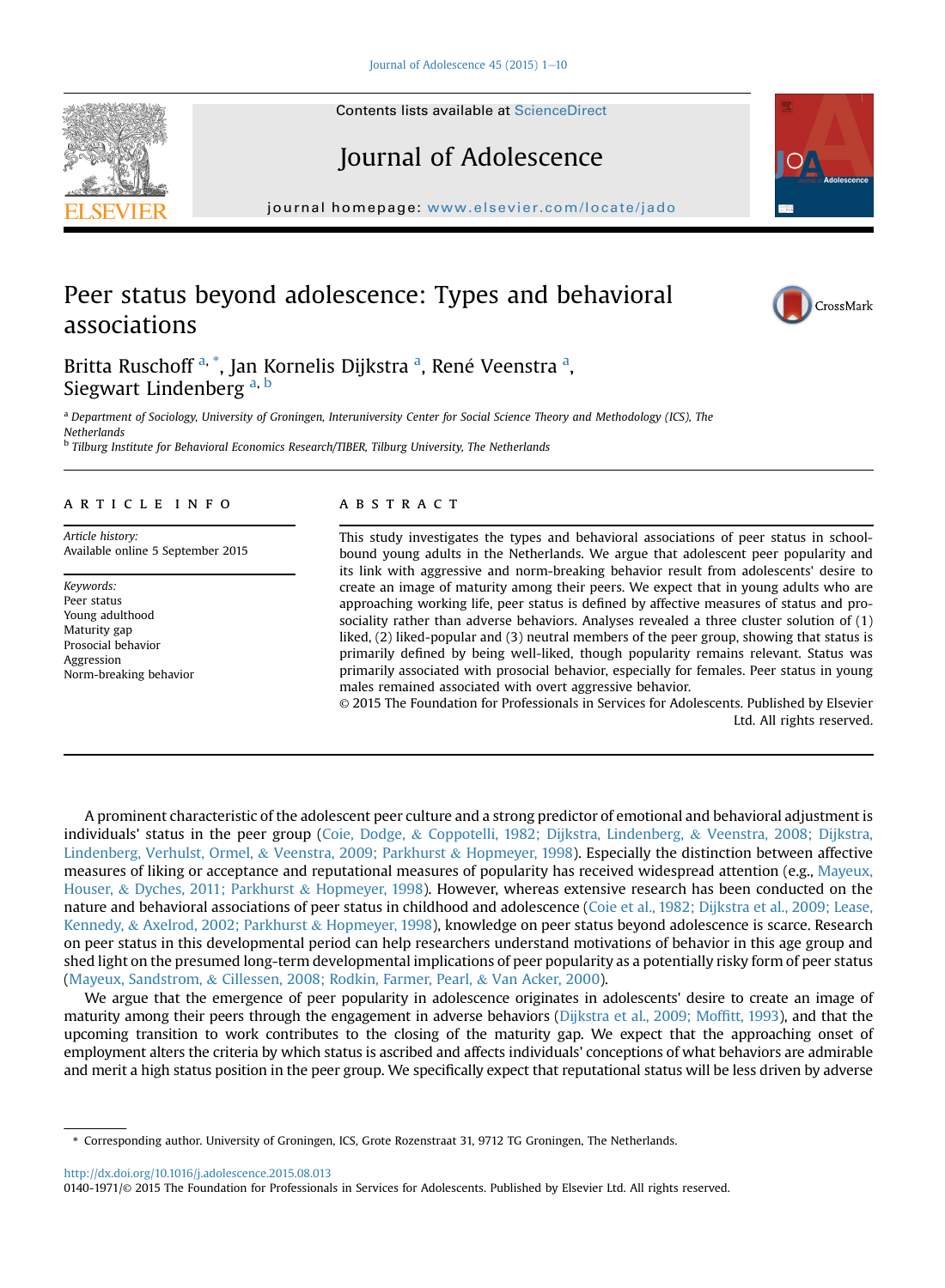behaviors and that peer popularity will be a less salient aspect of the young adult peer culture. We empirically test this expectation by investigating what groups of peer status can be identified in young adulthood along with the behavioral associations of these status in a sample of Dutch young adults on the verge of the transition from vocational education to work.

## Peer status throughout adolescence

Adolescent peer status often distinguishes between affective measures of peer acceptance and reputational measures of peer popularity as two conceptually different but to some extent overlapping types of status in the peer group (e.g., [Parkhurst](#page-9-0) & [Hopmeyer, 1998\)](#page-9-0). Peer acceptance reflects the extent to which adolescents are well-liked by their peers and has been linked to positive developmental and behavioral outcomes such as prosociality, trustworthiness, and better academic achievements [\(Lubbers, Van Der Werf, Snijders, Creemers,](#page-9-0) & [Kuyper, 2006; Parkhurst](#page-9-0) & [Hopmeyer, 1998](#page-9-0)). Peer popularity reflects the extent to which individuals are socially salient and admired by their peers and serves as an indicator of social dominance and prestige in the peer group [\(Mayeux et al., 2011; Parkhurst](#page-9-0) & [Hopmeyer, 1998; Vaillancourt](#page-9-0) & [Hymel, 2006\)](#page-9-0). Besides its positive associations, peer popularity also shows close links with disruptive and norm-breaking behaviors such as alcohol and substance use [\(Dijkstra et al., 2009; Lansford, Killeya-Jones, Miller,](#page-9-0) & [Costanzo, 2009; Mayeux et al., 2011\)](#page-9-0). Previous studies further distinguished between popular adolescents who are also well-liked by their peers and those who are not ([Parkhurst](#page-9-0)  $\&$ [Hopmeyer, 1998; Rodkin et al., 2000; De Bruyn](#page-9-0) & [Cillessen, 2006\)](#page-9-0). Whereas the former group shows favorable behavioral associations comparable to those found in well-accepted peers, the latter group has been shown to engage in fights and relational aggression more often and to be regarded as vulgar or bullies by their peers ([De Bruyn](#page-9-0) & [Cillessen, 2006; Parkhurst](#page-9-0)  $&$  [Hopmeyer, 1998\)](#page-9-0). Due to the potentially negative repercussions of the behaviors associated with adolescent peer popularity, it has been argued that peer popularity may bear a risk in a long-term perspective if the disruptive behavior persists into adulthood (e.g., [Mayeux et al., 2008; Rodkin et al., 2000\)](#page-9-0). This may be especially true for those members of the peer group who are popular but not well-liked. We argue that in young adult peer groups, popularity will be a less salient form of status and may thereby lose its role as a potential risk factor for the continued engagement in disruptive behavior.

### Developmental changes in the association between acceptance and popularity

Previous research has shown that the distinction between peer acceptance and peer popularity is less clear in younger samples. The emergence of peer popularity as a distinct form of status has been shown to occur in adolescence ([Cillessen](#page-9-0)  $\&$ [Borch, 2006; Cillessen](#page-9-0) & [Mayeux, 2004](#page-9-0)), and to be higher among elementary school children (e.g., [Lease et al., 2002](#page-9-0)) as compared to middle school children (e.g., [Parkhurst](#page-9-0) & [Hopmeyer, 1998](#page-9-0)). A recent study in a sample of school-bound young adults in the Netherlands has suggested that the two forms of status become more closely related again beyond adolescence [\(Lansu](#page-9-0)  $&$  [Cillessen, 2011](#page-9-0)). The finding that the distinction between affective and reputational forms of peer status becomes salient throughout adolescence but appears to decline again in young adulthood suggests that this distinction originates in the social and contextual changes that take place in adolescence. In a period where adolescents experience a discrepancy between biological maturity and the acknowledgement of adult social roles in society, engagement in adverse behavior conveys an image of maturity that is often admired among other adolescents (Moffi[tt, 1993\)](#page-9-0). Accordingly, it has been argued that popularity can be achieved through the engagement in behaviors that emphasize maturity, and that adolescents' engagement in norm-breaking behaviors such as alcohol and substance use contributes to the closing of this maturity gap [\(Dijkstra et al., 2009\)](#page-9-0). If true, this implies that the distinction between peer acceptance and peer popularity and the statusbenefits of disruptive and norm-breaking behavior are contingent on individuals' experience of the maturity gap. Consequently, we argue that once social and contextual changes close the maturity gap during the transition to young adulthood, the status-enhancing benefits of adverse and norm-breaking behaviors and the importance of peer popularity as a distinct form of reputational status declines.

# Contextual changes in young adulthood

Late adolescence and young adulthood is a developmental period that is characterized by a vast variability in educational and occupational trajectories along with social and contextual changes [\(Arnett, 2000\)](#page-9-0). As individuals' social contexts and relationships change, so may their conceptions of what characteristics and behaviors merit a high status position in the peer group. Whereas in adolescence, engagement in aggressive or norm-breaking behavior may be beneficial in order to become popular, these same behaviors may not be advantageous and even be detrimental if the immediate social context ceases to convey a popular status position to those who engage in these behaviors. In support of this notion, previous research has suggested that popular adolescents may lose their status position as they enter social contexts with different reward structures and different criteria for social prominence ([Cillessen](#page-9-0) & [Rose, 2005\)](#page-9-0). One of the major contextual changes in this developmental period is the transition from school to work [\(Erikson, 1959; Zarrett](#page-9-0) & [Eccles, 2006](#page-9-0)), which goes along with the gradual transition from the peer group as a primary socialization context to adult social contexts. We argue that the upcoming transition to the labor market lowers individuals' perceived discrepancy between their biological and societal maturity. Once individuals approach the access to formal adult social roles, attempts of creating an impression of maturity through the engagement in aggressive, deviant, or norm-breaking behaviors may lose their status-enhancing function. This is in line with previous research suggesting that life transition and in particular the onset of employment can act as a turning point in young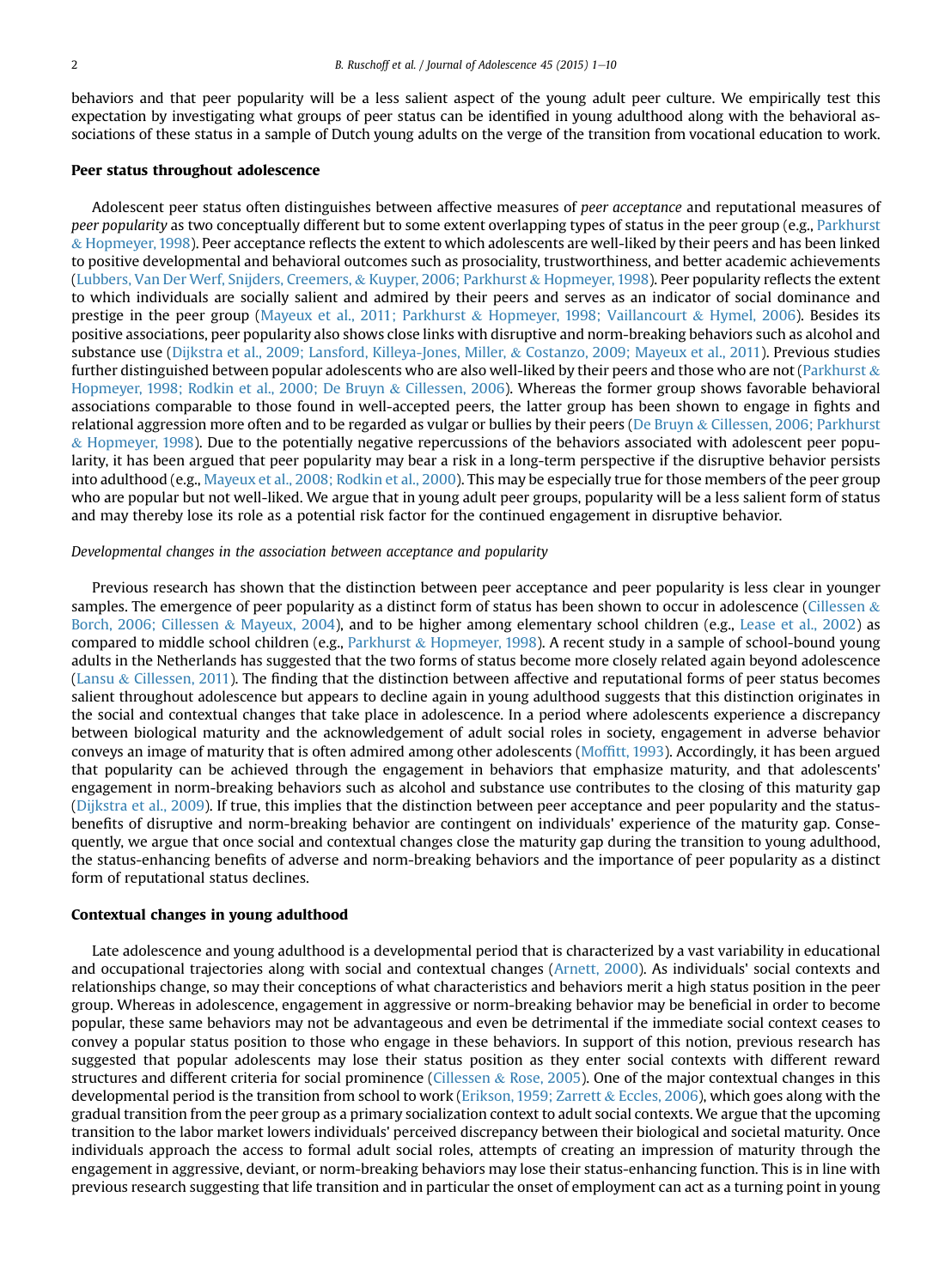people's behavior through changing social roles and responsibilities and the initiation of identity transformation (e.g., [Carlsson, 2012; Sampson](#page-9-0) & [Laub, 2005\)](#page-9-0).

Whereas the approaching onset of employment is likely to affect the salience and behavioral associations of peer popularity as a distinct form of reputational peer status, this effect is not probable to hold for the salience and behavioral associations of peer acceptance. Peer acceptance is believed to be a more universal measure of social relatedness tapping into individuals' fundamental need to belong [\(Baumeister](#page-9-0) & [Leary, 1995\)](#page-9-0). Consequently, interpersonal liking is expected to remain a core aspect of peer status also beyond adolescence. Likewise, the benefits of prosociality for the attainment of affective status are not likely to be bound to a specific developmental period.

# The present study

Building on the line of argumentation presented above, the present study examines what groups of peer status can be identified in a young adult sample at the verge of the transition from school to work along with the behavioral profiles of the identified status groups. We expect that peer status in young adults is (H1) more strongly defined by affective (i.e., liking) as compared to reputational (i.e., popularity) indicators of status, and (H2) more strongly associated with prosocial as compared to aggressive or norm-breaking behaviors. Engagement in relational forms of aggression has further been described as more normative for females and shown to be either equally distributed among both genders or higher for females ([Crick, 1997;](#page-9-0) [Crick](#page-9-0) & [Grotpeter, 1995; Salmivalli](#page-9-0) & [Kaukiainen, 2004](#page-9-0)). Likewise, aggressive behavior and substance use have been shown to be differently associated with peer status for males than for females ([Cillessen](#page-9-0) & [Rose, 2005; Cillessen](#page-9-0) & [Mayeux,](#page-9-0) [2004; Lansford et al., 2009; Salmivalli, Kaukiainen,](#page-9-0) & [Lagerspetz, 2000](#page-9-0)). To account for these gender differences, relational and overt aggression will be addressed separately in the analyses and interactions with gender will be explored.

## Method

# Data and educational context

Data stem from a study conducted in the Netherlands aimed at young peoples' transition from vocational school to working life or further education. In the Netherlands, vocational training is provided as a school-based form of education that students commonly enroll in at the age of 16 (Dutch MBO-BOL). Degrees can be obtained for a variety of professions and at different skill levels. The professional training that is provided at vocational schools typically lasts two to four years, depending on the profession and skill level. During this time, students follow regular classes as well as practical classes in which they acquire vocation-specific knowledge and skills under the supervision of a teacher. Classes are taught in a fixed classroom structure throughout the entire vocational education, meaning that students in the current sample who were at the beginning of their final year in education knew each other for at least one but mostly two to three years (depending on whether their follow a three- or four-year program) at the time of measurement. Throughout their vocational training, students further gain practical hands-on experience in their profession in the course of several internships each lasting several weeks to several months. This implies that the school term is split into periods in which students either attend school or follow an internship. Students are required to spend at least 20% but not more than 60% of their time on internships, meaning that they spend 40–80% of their time at school together with their peers.

In the Netherlands, following school-based vocational education is a common and widespread educational pathway. In the years during which data collection for the present study has taken place (2011-2013), approximately 500,000 Dutch students have been enrolled in this type of education. This represents roughly 13.5% of all Dutch students, including all levels from primary education to university. As of the beginning of the school term 2010/2011, vocational schools follow the principle of competence-based education, which means that students do not receive grades. Instead, their progress is evaluated based on their attained competences. The profile of competences that a student needs to attain in a specific profession is a combination vocation-specific professional skills and knowledge as well as aspects of a good professional attitude such as good communication skills and teamwork. These profiles are jointly developed by educational experts and practitioners. Upon completion of their training, students can either enter the labor market directly within their profession or enroll in additional or follow-up vocational education at the same or a higher level of education. Students who complete their vocational education at the highest obtainable level are eligible to enroll at a University of Applied Sciences. Data collection for the present study has taken place in the school term of 2011/2012 at the beginning of respondents' final year in education.

# Procedure

Questionnaires have been administered during regular class hours and consisted of a self-report questionnaire and a sociometric survey. Respondents were assured of the confidentiality of their answers and were free to refrain from participation at any moment of the study. No monetary incentives or course credits have been offered for participation. Names and other identifying information of all respondents and their classmates have been replaced by code numbers in the resulting dataset. Neither respondents nor schools have been given access to any of the raw data retrieved through the self-report or sociometric survey or the coding of respondents' names. In accordance with common practices and ethical research standards in the Netherlands, students who did not themselves participate in the study could still be nominated in the sociometric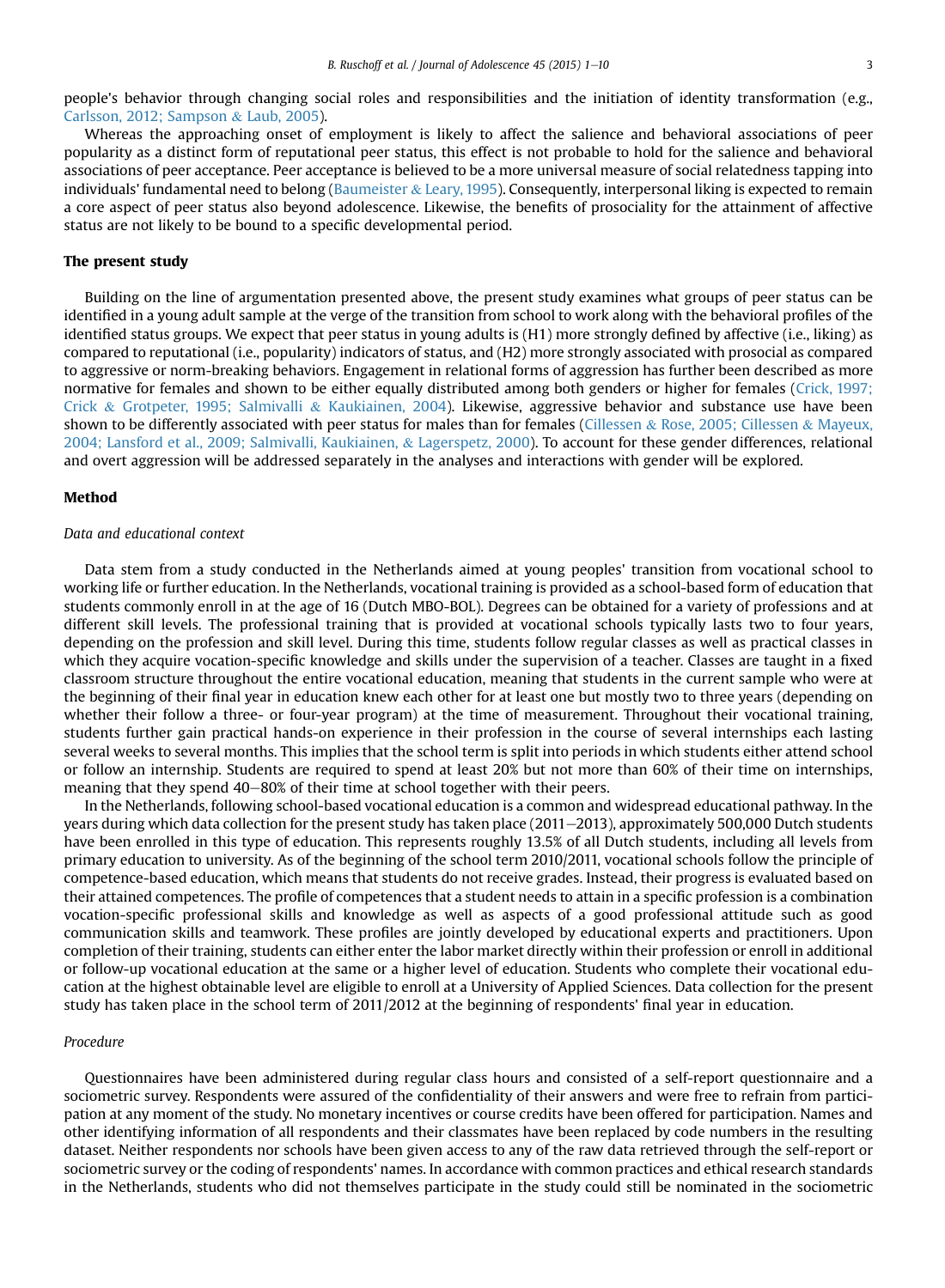survey. Information pertaining to respondents' peer status has been derived from the sociometric survey and therefore includes information on respondents and their classmates.

# Sample description

The data that have been used in the present study stem from  $N = 603$  individuals divided over 52 classrooms  $(M_{\text{age}} = 20.09, SD = 2.49, 51.3\%$  female) of which  $n = 413$  respondents who provided and received peer nominations in the sociometric survey ( $M_{\text{age}} = 20.02$ , SD = 2.75, 50.1% female) and  $n = 190$  of their classmates who only received but did not provide peer nominations ( $M_{\text{age}} = 20.26$ , SD = 1.79, 54% female). Class sizes ranged from 6 to 34 students ( $M_{\text{classronsize}}$  19.45,  $SD = 7.16$ , average response rate 69.1%). Respondents who provided and received nominations did not significantly differ from their classmates who only received nominations on any of the study variables with the single exception that the former were regarded as more popular ( $t(601) = -2.82, p < .01$ ).

# Measures

# Peer status

Respondents were presented with a list of questions containing a positive and a negative question assessing reputational peer status ("Which of your classmates is popular"; "Which of your classmates is not popular") and affective peer status ("Which of your classmates do you like"; "Which of your classmates do you not like?"). For each question, respondents could nominate an unlimited number of classmates except for themselves. Standardizing peer nominations within the reference group (i.e., the classroom) controls for variability in classroom sizes and therefore differences in the maximum number of nominations possible. In accordance with methods applied in research on adolescent peer status, proportion scores have been formed for each of the four questions (e.g., [Dijkstra et al., 2008, 2009; Salmivalli et al., 2000\)](#page-9-0). For every member of the classroom, the total number of nominations received on each of the questions was divided by the number of participating classmates (i.e., the maximum number of nominations possible). This procedure yielded proportion scores ranging from 0 to 1 reflecting the extent to which every class member is liked, disliked, regarded as popular or regarded as unpopular by their classmates ( $0 =$  none of the participants has nominated this individual on the respective question;  $1 =$  every participant has nominated this individual on the respective question).

## Classroom behavior

To assess prosocial and aggressive classroom behavior, respondents were asked to nominate classmates who show prosocial behavior ("Which of your classmates are helping you"), overt aggressive behavior ("Which of your classmates often fight or seek trouble?"), and relationally aggressive behavior ("Which of your classmates socially exclude others?"). Again, proportion scores within classrooms have been formed for each behavior under study.

# Alcohol and substance use

Respondents were asked to indicate whether and if so, how often they consumed alcohol ('Do you drink alcohol such as beer, wine or liquor (with or without mixer)?') and drugs ('Do you use drugs such as weed/marihuana or other?'). Both questions could be answered on a 5-point scale ranging from  $0 =$  never to  $5 =$  every day. Because self-report information on alcohol and drug use was only available for respondents who filled in a questionnaire ( $n = 413, 68.5\%$ ) and not for their classmates who only received peer nominations but did not provide information themselves ( $n = 190, 31.5\%$ ), multiple imputations were used to minimize the loss of statistical power.

### Gender

Gender was coded as  $0 =$  female and  $1 =$  male.

# Strategy of analysis

Iterative k-means cluster analysis ([Calinski](#page-9-0) & [Harabasz, 1974; Jain](#page-9-0) & [Dubes, 1988; Milligan](#page-9-0) & [Cooper, 1985](#page-9-0)) with running means was used to create clusters of respondents based on their nominations as being liked, disliked, popular, and unpopular. k-Means cluster analysis maximizes between-cluster differences and minimizes within-cluster differences to identify relatively homogeneous groups of respondents who differ in their profiles of received nominations on the peer status items. The algorithm requires a pre-specified number of clusters. To evaluate the optimal number of clusters the Variance Ratio Criterion (VRC) by Calinski and Harabasz [\(Calinski](#page-9-0) & [Harabasz, 1974; Milligan](#page-9-0) & [Cooper, 1985\)](#page-9-0) was calculated for a sequence of twothrough five cluster solutions. The VRC compares different cluster solutions based on the ratio between the betweencluster variance and the within-cluster variance. The cluster solution with the highest VRC represents the optimal number of clusters in the data. Based on the VRC,  $\omega_k$  can be calculated as  $(\text{VRC}_{k+1} - \text{VRC}_k) - (\text{VRC}_k - \text{VRC}_{k-1})$  where k is the number of clusters to be evaluated. Using  $\omega_k$  as an alternative means of evaluating the optimal number of clusters, the optimal number of clusters is the one with the lowest value for  $\omega_k$ . Both the VRC and  $\omega_k$  will be reported.

In a second step, the behavioral profiles of the groups of peer status obtained through the k-means cluster analyses were investigated. An initial ANOVA examined whether the groups were significantly different from each other on the target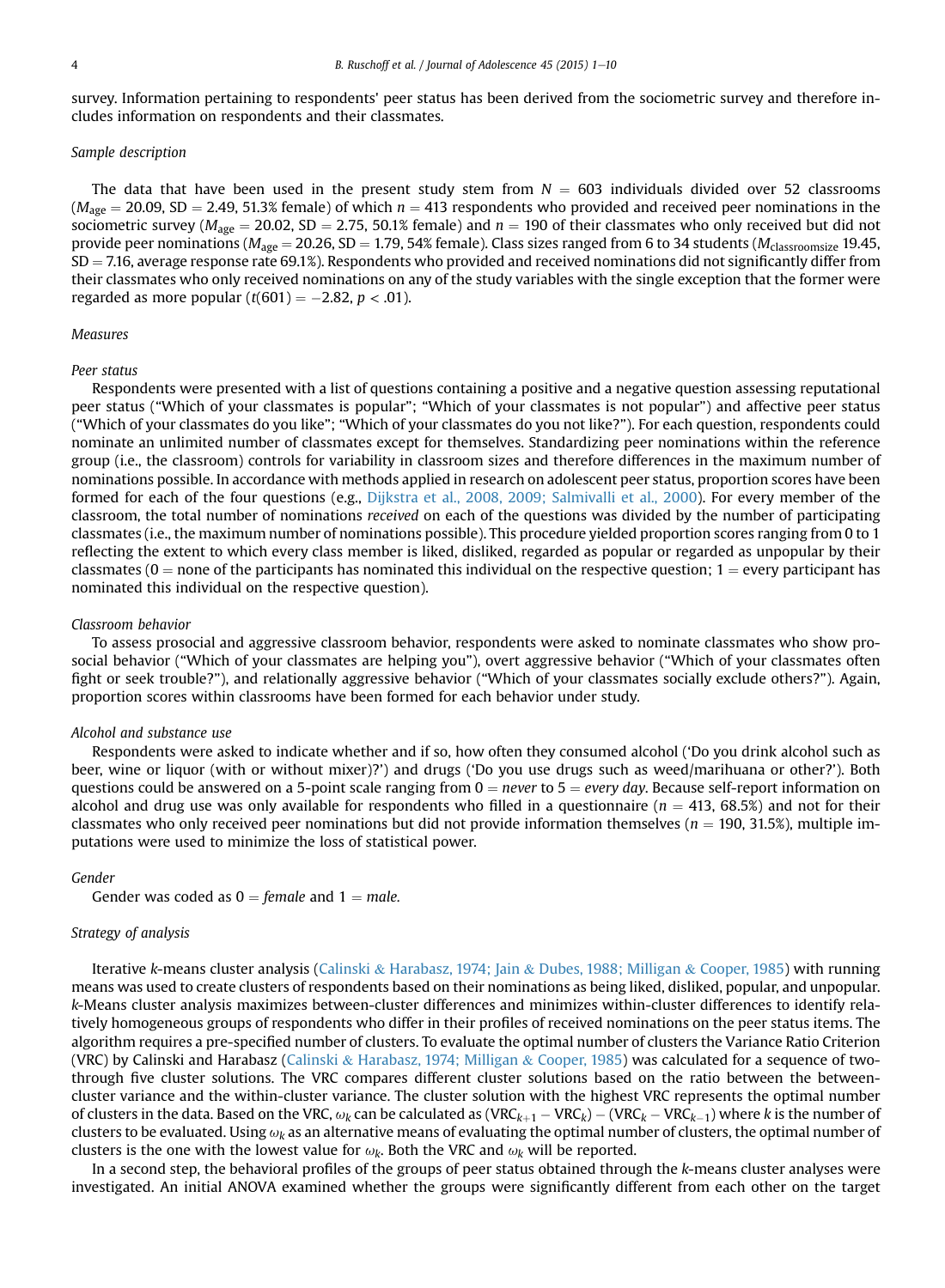behaviors (prosocial behavior, overt and relational aggression, alcohol and substance use). Next, a logistic regression analysis has been conducted to examine the behavioral associations of the obtained clusters of peer status.

# Results

# Descriptive statistics

Table 1 displays the descriptive statistics and correlations among the main study variables. As expected, being liked and being popular are positively correlated. Though popularity is positively correlated with prosocial and aggressive behavior, the correlation with prosocial behavior is higher than the correlation with both overt and relational aggression. Liking positively correlates with prosocial but not aggressive behavior. Neither being popular nor being liked are correlated with alcohol or substance use.

# Clusters of peer status

Iterative k-means cluster analysis showed the highest VRC and the lowest  $\omega_k$  for the three cluster solution (VRC<sub>3</sub> = 1409.3,  $\omega_3$  = -303.8) when compared with the 2 through 5 cluster solutions (VRC<sub>2</sub> = 1220.1,  $\omega_2$  not obtainable; VRC<sub>4</sub> = 1294.7,  $\omega_4$  = 76.4; VRC<sub>5</sub> = 1256.5,  $\omega_5$  =  $-168.6$ ), indicating an optimal solution of three clusters. Final cluster centers of the four variables under study are given in parentheses for each cluster. A graphic depiction of the final cluster centers is displayed in [Fig. 1.](#page-5-0)

The first cluster (Cluster  $1 -$  Liked) covers 109 of the respondents (18.1%) and describes a cluster of peer status that is characterized by high levels of being liked (.71) and low levels of being popular (.06), unpopular (.02), and disliked (.01). The second cluster (Cluster  $2 -$  Liked-Popular) covers 81 of the respondents (13.4%) and describes individuals who are both liked and popular as indicated by high levels of being liked (.66), moderately high levels of being popular (.44), and low levels of being unpopular  $(.05)$  and disliked  $(.03)$ . The third cluster (Cluster 3 – Neutral) covers 413 of the respondents (68.5%) and describes a neutral cluster of peer status that is characterized by moderate levels of being liked (.18) and low levels on all other measures (.06 for unpopular, 04 for popular, .04 for disliked).

An additional ANOVA provides information on the extent to which each variable has contributed to the separation between clusters. Because the observed significance levels are not corrected for the choice of cluster means to maximize the difference among cases in different clusters, F-statistics are only used for descriptive purposes and cannot be interpreted as a test of the hypothesis that cluster means are different. Results show that the extent to which an individual is liked has the highest contribution to the cluster formation ( $F(2, 600) = 726.24$ ,  $p < .01$ ) followed by being popular ( $F(2, 600) = 668.22$ ,  $p < .01$ ), being unpopular (F(2, 600) = 8.84,  $p < .01$ ) and being disliked (F(2, 600) = 5.98,  $p < .01$ ). Results are partially consistent with the expectation that peer status is more strongly defined by affective as compared to reputational measures of peer status (consistent with Hypothesis 1) for the positive (liked, popular) but not the negative (disliked, unpopular) items, though popularity is the second strongest predictor of the cluster formation.

# Behavioral associations of peer status

In the following steps it is examined how the three-cluster solution to young adult peer status that has been obtained through the iterative k-means cluster analysis is associated with prosocial and aggressive classroom behavior, alcohol and substance use. [Table 2](#page-5-0) shows the descriptive statistics of the behavioral variables for each of the three clusters of peer status.

First, an ANOVA was conducted to examine whether the three groups of peer status were significantly different on the target behaviors. Results revealed that the groups significantly differed in their prosocial behavior ( $F(2,600) = 218.69, p < .01$ ),

|                          | M    | SD   | Range         | 1.              | 2.               | 3.       | 4.       | 5.               | 6.              | 7.              | 8.     | 9.       |
|--------------------------|------|------|---------------|-----------------|------------------|----------|----------|------------------|-----------------|-----------------|--------|----------|
| 1. Gender ( $1 = male$ ) |      |      |               |                 |                  |          |          |                  |                 |                 |        |          |
| Peer relationships       |      |      |               |                 |                  |          |          |                  |                 |                 |        |          |
| 2. Liked                 | .34  | .28  | $.00 - 1.00$  | $-.09*$         |                  |          |          |                  |                 |                 |        |          |
| 3. Popular               | .09  | .16  | $.00 - 1.00$  | $.08^{\dagger}$ | $.48***$         |          |          |                  |                 |                 |        |          |
| 4. Disliked              | .03  | .08  | $.00 - .60$   | $-.11***$       | $-.11***$        | $-.04$   |          |                  |                 |                 |        |          |
| 5. Unpopular             | .05  | .09  | $.00 - .75$   | $-.03$          | $-.08*$          | $-.03$   | $.55***$ |                  |                 |                 |        |          |
| Classroom behavior       |      |      |               |                 |                  |          |          |                  |                 |                 |        |          |
| 6. Prosocial behavior    | .16  | .21  | $.00 - 1.00$  | .06             | $.71***$         | $.60**$  | $-.09*$  | $-.10*$          |                 |                 |        |          |
| 7. Overt aggression      | .03  | .08  | $.00 - .60$   | .06             | .07 <sup>†</sup> | $.25***$ | $.35***$ | $.25***$         | $.07^{\dagger}$ |                 |        |          |
| 8. Relational aggression | .04  | .08  | $.00 - .71$   | $-.05$          | $-.01$           | $.14***$ | $.52**$  | $.41***$         | .03             | $.54***$        |        |          |
| Norm-breaking behavior   |      |      |               |                 |                  |          |          |                  |                 |                 |        |          |
| 9. Alcohol use           | 3.01 | 1.05 | $1.00 - 5.00$ | $.18*$          | $-.01$           | .01      | $-.06$   | $-.11^{\dagger}$ | $-.03$          | .05             | $-.07$ |          |
| 10. Substance use        | 1.40 | .71  | $1.00 - 5.00$ | $.10*$          | .01              | $-.01$   | .01      | $-.01$           | .02             | $.10^{\dagger}$ | .02    | $.13***$ |

Table 1 Descriptive statistics and correlations (N ¼ 603).

Note. \*\*p < .01. \*p < .05.  $\uparrow p$  < .10.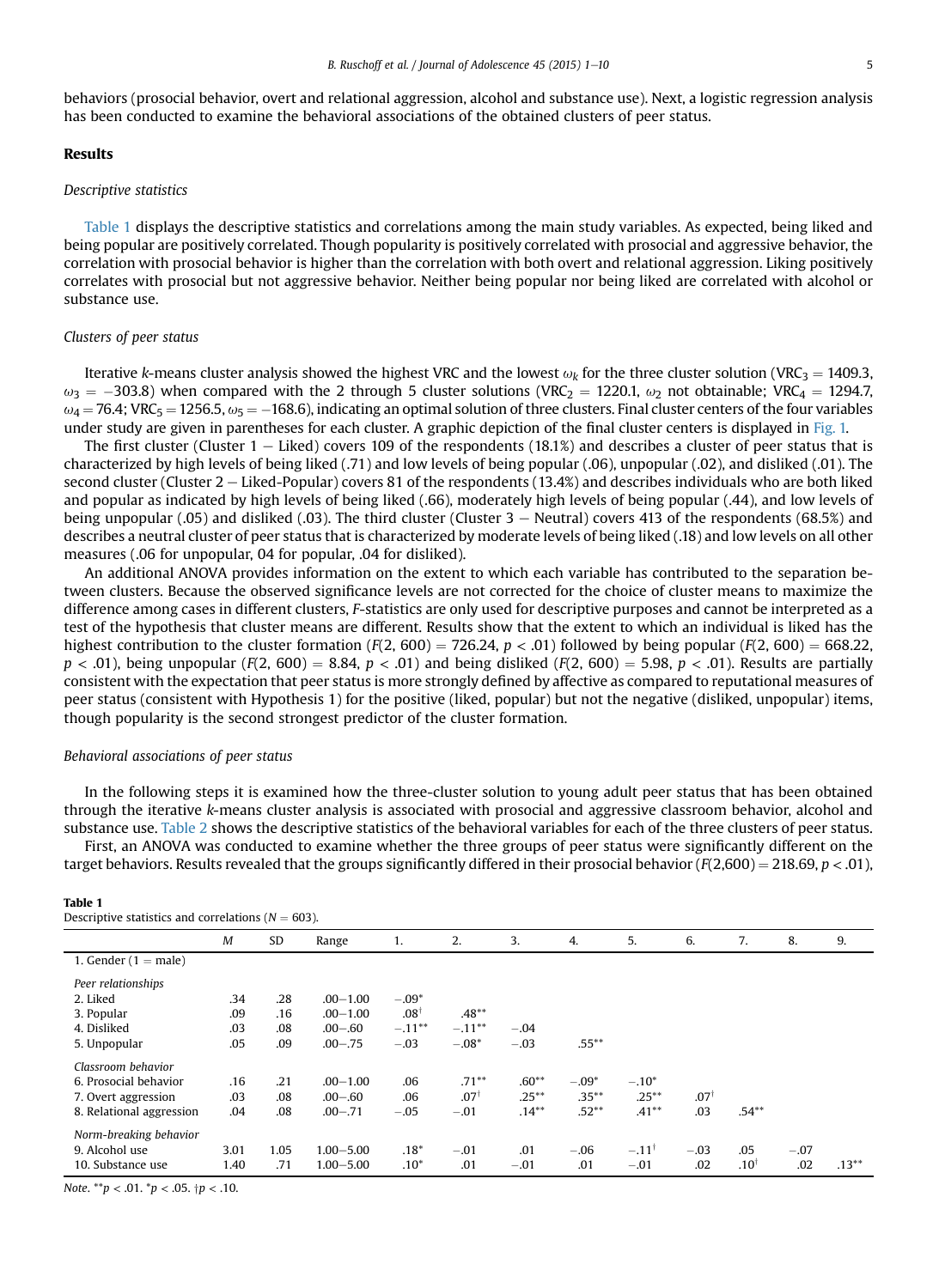<span id="page-5-0"></span>

Fig. 1. Final cluster centers of the three-cluster solution to peer status.

overt aggression ( $F(2,600) = 27.68$ ,  $p < .01$ ) and relational aggression ( $F(2,600) = 8.21$ ,  $p < .01$ ) but not in their alcohol  $(F(2,600) = .08, p = n.s)$  and substance use  $(F(2,600) = .19, p = n.s.$ ). Bonferroni post-hoc comparisons indicated that the mean score for prosocial behavior of the neutral status group ( $M = .07$ , SD = .10) significantly different from the mean score of the liked status group ( $M = .29$ ,  $SD = .25$ ,  $p < .01$ ) and the liked-popular group ( $M = .43$ ,  $SD = 24$ ,  $p < .01$ ), as were the mean scores of the liked and liked-popular status group ( $p < .01$ ). The mean scores for overt aggression of the neutral status group ( $M = .02$ ,  $SD = .06$ ) were significantly different from the liked-popular status group ( $M = .08$ ,  $SD = .15$ ,  $p < .01$ ) but not the liked group  $(M = .01, SD = .03, p = n.s.)$ . The difference between the liked and liked-popular group was significant  $(p < .01)$ . The mean scores for relational aggression of the neutral status group ( $M = .04$ , SD = .08) were likewise significantly different from the liked-popular status group ( $M = .07$ , SD = .12, p < .01) but not the liked group ( $M = .02$ , SD = .05, p = n.s.). Again, the difference between the liked and liked-popular group was significant ( $p < .01$ ).

Second, a multinomial logistic regression analysis has been conducted to examine the behavioral associations of each cluster. Results indicate to what extent the odds of being liked (Cluster 1) or liked-popular (Cluster 2) as compared to occupying a neutral status position (Cluster 3, reference category) change depending on respondents' classroom behavior (prosocial behavior, overt and relational aggression), alcohol and substance use with gender as control variable. For reasons of interpretability, proportion scores of classroom behavior have been multiplied by 100 resulting in a continuous variable ranging from 0 to 100% with every 1-unit increase in this variable representing 1% increase in the overall percentage of classmates who have nominated a respondent for the respective behavior. In a first step, the main effects of classroom behavior, alcohol and substance use have been examined. In a second step, the interaction effects with gender have been examined. Results are displayed in [Table 3](#page-6-0).

## Liked status position

Females have higher odds of being liked than males (Cluster 1;  $B = -1.88$ ,  $Exp(B) = .15$ ,  $p < .01$ ). Results further show that the odds of being liked rather than neutral are higher for individuals who engage in prosocial behavior ( $B = .12$ , Exp( $B$ ) = 1.12,  $p < .01$ ) and lower for individuals who engage in relational aggression ( $B = -.08$ ,  $Exp(B) = .92$ ,  $p < .01$ ). With every additional percent of class members who nominated a peer as someone who shows prosocial behavior, this peer's odds of being liked increase by 12%. With every additional percent of class members who nominated a peer as someone who is relationally aggressive, this peer's odds of being liked decrease by 8%. Neither alcohol nor substance use significantly affected the odds of being liked.

#### Table 2

Means and standard deviations of behavior per cluster.

|                       | Cluster 1<br>Liked<br>$N = 109$ |     | Cluster 2<br>Liked-popular<br>$N = 81$ |      | Cluster 3<br>Neutral<br>$N = 413$ |           |  |
|-----------------------|---------------------------------|-----|----------------------------------------|------|-----------------------------------|-----------|--|
|                       | M                               | SD  | M                                      | SD   | M                                 | <b>SD</b> |  |
| Prosocial behavior    | .29                             | .25 | .43                                    | .24  | .07                               | .10       |  |
| Overt aggression      | .01                             | .03 | .08                                    | .15  | .02                               | .06       |  |
| Relational aggression | .02                             | .05 | .07                                    | .12  | .04                               | .08       |  |
| Alcohol use           | 3.03                            | .99 | 3.01                                   | 1.00 | 3.08                              | 1.07      |  |
| Substance use         | 1.38                            | .64 | 1.36                                   | .79  | 1.39                              | .71       |  |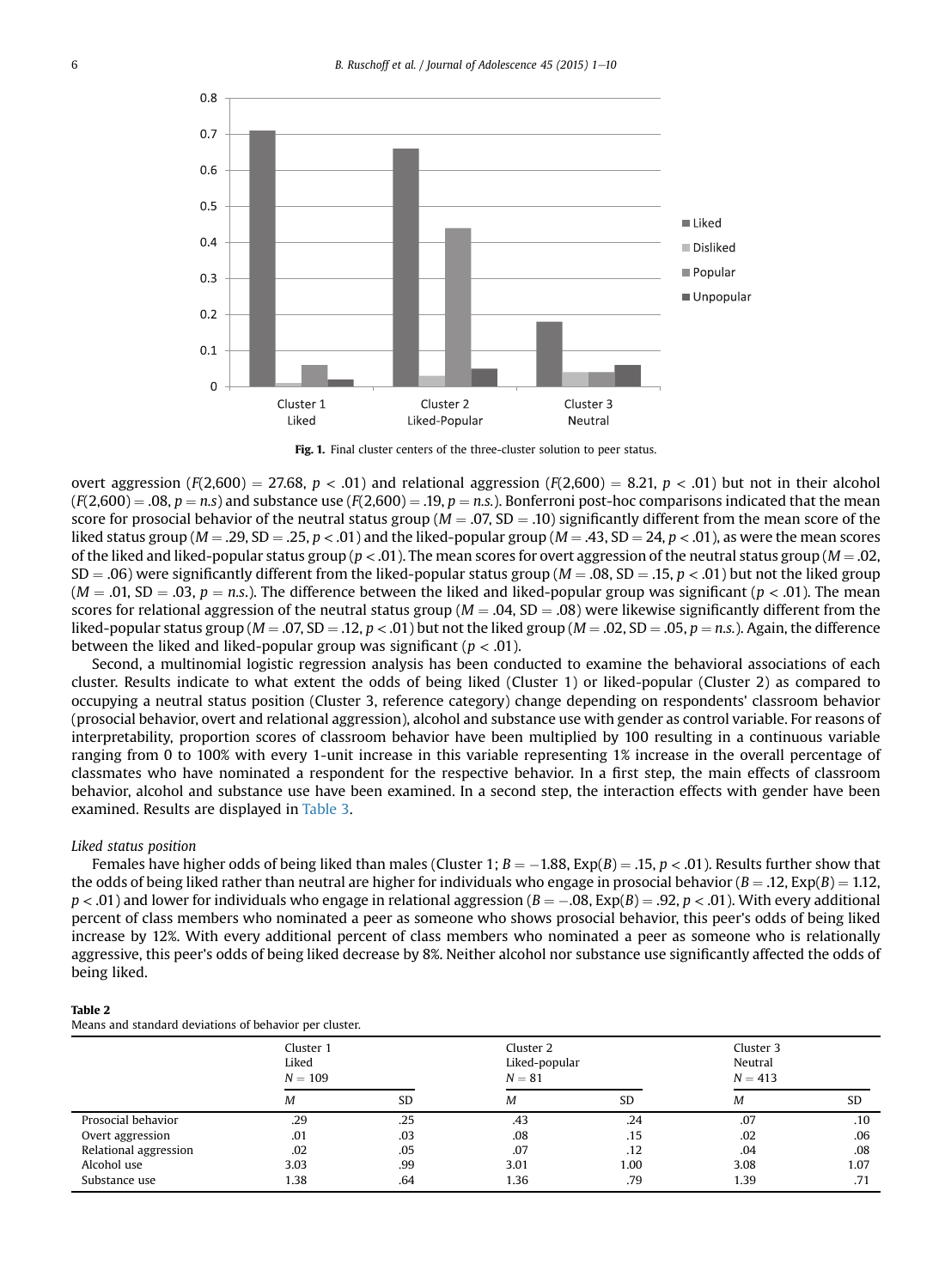<span id="page-6-0"></span>

|--|--|

Logistic regression results of the behavioral associations of peer status ( $N = 603$ ).

|                                | Cluster $1 -$ liked |     |        |          |          | Cluster $2$ - liked-popular |      |        |          |          |
|--------------------------------|---------------------|-----|--------|----------|----------|-----------------------------|------|--------|----------|----------|
|                                | B                   | SE  | Exp(B) | CI lower | CI upper | B                           | SE   | Exp(B) | CI lower | CI upper |
| Step $1 - \text{main effects}$ |                     |     |        |          |          |                             |      |        |          |          |
| Intercept                      | $-2.53$             | .57 |        |          |          | $-3.55$                     | .68  |        |          |          |
| Gender $(1 = male)$            | $-1.88**$           | .32 | .15    | .08      | .28      | $-1.40**$                   | .38  | .25    | .12      | .52      |
| Prosocial behavior             | $.12***$            | .01 | 1.12   | 1.10     | 1.15     | $.14***$                    | .01  | 1.15   | 1.12     | 1.18     |
| Overt aggression               | $-.02$              | .04 |        |          |          | $.10**$                     | .02  | 1.10   | 1.05     | 1.15     |
| Relational aggression          | $-.08**$            | .03 | .92    | .87      | .97      | $-.03$                      | .02  |        |          |          |
| Alcohol use                    | .12                 | .15 |        |          |          | .04                         | .19  |        |          |          |
| Substance use                  | .02                 | .21 |        |          |          | .35                         | .32  |        |          |          |
| Step $2$ – interaction         |                     |     |        |          |          |                             |      |        |          |          |
| Intercept                      | 3.12                | .76 |        |          |          | $-4.35$                     | .98  |        |          |          |
| Gender $(1 = male)$            | $-.57$              | .20 |        |          |          | .07                         | 1.48 |        |          |          |
| Prosocial behavior             | $.14***$            | .02 | 1.15   | 1.11     | 1.19     | $.18***$                    | .02  | 1.20   | 1.15     | 1.24     |
| Overt aggression               | $-.04$              | .05 |        |          |          | .02                         | .04  |        |          |          |
| Relational aggression          | $-.10**$            | .04 | .91    | .85      | .98      | .01                         | .03  |        |          |          |
| Alcohol use                    | .19                 | .21 |        |          |          | .13                         | .25  |        |          |          |
| Substance use                  | .20                 | .28 |        |          |          | $-.57$                      | .54  |        |          |          |
| Gender * Prosocial behavior    | $-.04^{\dagger}$    | .02 | .96    | .92      | 1.00     | $-.06*$                     | .03  | .94    | .90      | .99      |
| Gender * Overt aggression      | .03                 | .06 |        |          |          | $.13***$                    | .05  | 1.14   | 1.04     | 1.25     |
| Gender * Relational aggression | $-.01$              | .08 |        |          |          | $-.07$                      | .05  |        |          |          |
| Gender * Alcohol use           | $-.16$              | .32 |        |          |          | $-.18$                      | .39  |        |          |          |
| Gender * Substance use         | $-.39$              | .44 |        |          |          | .30                         | .64  |        |          |          |

Note. \*\*p < .01. \*p < .05.  $\dagger p$  < .10. Cluster 3 (neutral) as reference category. CI = 95% Confidence Interval.

# Liked-popular status position

Again, females have higher odds of being liked-popular than males (Cluster 2;  $B = -1.40$ ,  $Exp(B) = .25$ ,  $p < .01$ ). Results further show that the odds of being liked-popular rather than neutral are higher for prosocial individuals ( $B = .14$ ,  $Exp(B) = 1.15$ ,  $p < .01$ ) but also for individuals who engage in overt aggression ( $B = .10$ ,  $Exp(B) = 1.10$ ,  $p < .01$ ). With every additional percent of class members who nominated a peer as someone who shows prosocial behavior, this peer's odds of being liked-popular increase by 15%. With every additional percent of class members who nominated a peer as someone who shows overt aggression, this peer's odds of being liked-popular increase by 10%. Again, alcohol and substance use showed no significant effects.

### Interactions with gender

In Step 2, interaction effects with gender have been added. A marginally significant interaction with gender was found for the link between prosocial behavior and being liked (Cluster 1;  $B = -0.04$ ;  $Exp(B) = 0.96$ ;  $p = 0.06$ ; 1 = male). Additional simple slope analysis showed that prosocial behavior increases the odds of being liked for both genders, with a marginally higher effect for females as compared to males ( $B = .10$ ,  $Exp(B) = 1.11$ ,  $p < .01$  for males;  $B = .14$ ,  $Exp(B) = 1.15$ ,  $p < .01$  for females; main effect lower part Table 3;  $0 =$  female).

A significant interaction with gender was found for the link between prosocial behavior and being liked-popular (Cluster  $2$ ;  $B = -0.06$ ,  $Exp(B) = 0.94$ ,  $p = 0.02$ ;  $1 =$  male). Additional simple slope analysis of this interaction showed that for males, every 1-unit increase in prosocial behavior increases the odds of being liked-popular by 13% ( $B = .12$ ,  $Exp(B) = 1.13$ ,  $p < .01$ ). For females, every 1-unit increase in prosocial behavior increases the odds of being liked-popular by  $20\% (B=.18, Exp(B) = 1.20,$  $p < 0.01$ ; main effect lower part Table 3; 0 = female). Results show that whereas prosocial behavior is positively associated with a liked-popular status position for both genders, the effect is stronger for females.

A second significant interaction with gender was found for the link between overt aggression and being liked-popular (Cluster 2;  $B = .13$ ,  $Exp(B) = 1.14$ ;  $p < .01$ ; 1 = male). Simple slope analysis showed that for males, every 1-unit increase in overt aggression increases the odds of being liked-popular by 16% ( $B = .15$ ,  $Exp(B) = 1.16$ ;  $p < .01$ ). For females, overt aggression does not significantly affect the odds of being liked-popular ( $B = .02$ ,  $Exp(B) = 1.02$ , n.s.; main effect lower part Table 3;  $0 =$  female).

Together, our results show that whether young adults occupy a high status position in the peer group both in terms of being liked or being liked-popular primarily depends on the extent to which they engage in prosocial behavior (consistent with Hypothesis 2). This effect is evident for both genders, though it appears to be stronger for females than for males. Results further show that relational aggression lowers the odds of being liked for both genders, whereas overt aggression increases the odds of being liked-popular for males but not for females.

### Discussion

In this study, we argue that the adolescent distinction into an affective and a reputational form of peer status and particularly the emergence of popularity as a distinct form of peer status is driven by adolescents' desire to create an image of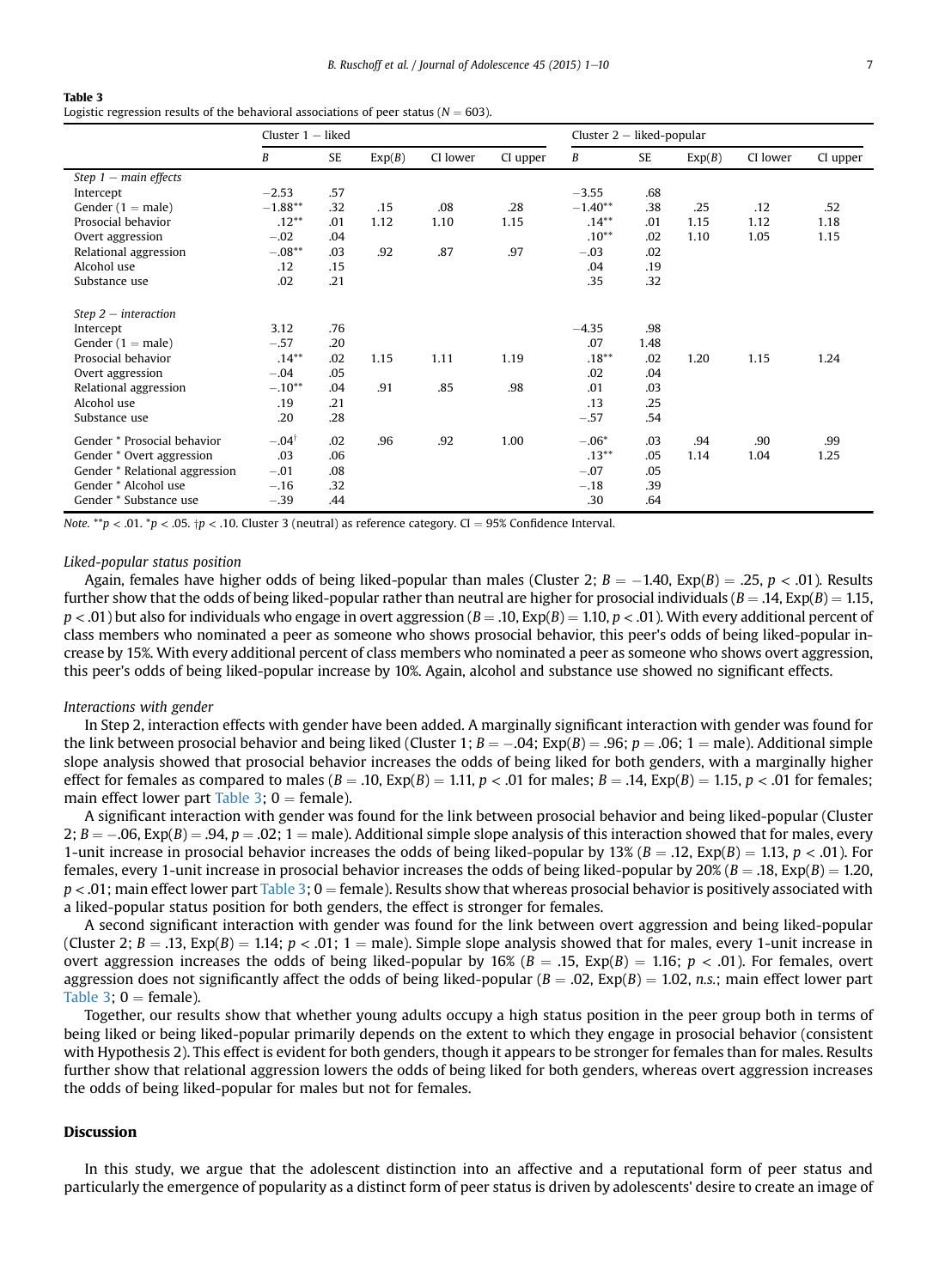maturity trough the engagement in norm-breaking and adverse behaviors ([Dijkstra et al., 2009; Mof](#page-9-0)fitt, 1993). We further argue that as young people approach the transition from school to work, the maturity gap gradually starts to close, making norm-breaking and aggressive behaviors less admirable and making popularity a less salient form of peer status in this age group. To empirically test this proposition, this study investigated the different groups of peer status that can be identified in a sample of Dutch young adults on the threshold of the transition from vocational education to work along with the behavioral associations of these status groups in terms of young people's engagement in prosocial behavior, overt and relational aggression, and their alcohol and substance use.

The results of our study suggest that the main criterion that determines whether young adults occupy a high status position in the peer group is the extent to which they are liked by their peers. However, it also appears to remain of relevance whether or not being liked is combined with being popular. We identified a cluster of individuals who were both liked and popular and who thus occupied a high status position in terms of both affective and reputational measures. In contrast to adolescent samples (e.g., [De Bruyn](#page-9-0) & [Cillessen, 2006; Parkhurst](#page-9-0) & [Hopmeyer, 1998; Rodkin et al., 2000](#page-9-0)), we did not identify a group of individuals who were popular without also being well-liked by their peers. Our findings demonstrate that although popularity as a reputational measure of status does not cease to exist in the young adult peer group, it is closely linked to affective measures of status and does not come about independent from being well-liked.

## Prosocial and aggressive behavior

In line with our expectation, prosocial behavior showed the strongest associations with high peer status, both in terms of being liked and being liked-popular. This effect was evident for both genders, though the effects were stronger for females than for males. This observation is consistent with our expectation that prosocial rather than norm-breaking or aggressive behaviors discriminate between peers who occupy a high status position in the young adult peer group and those who do not.

The results of the behavioral analysis further strengthen our assumption that engagement in aggressive behavior becomes less admirable in young adulthood, though this observation requires a more in depth discussion. An initial observation of the descriptive statistics supports the conclusion that popularity as a reputational form of peer status does not entirely cease to exist in the young adult peer group and shows that both overt and relational aggression remain positively correlated with popularity (though to a lower extent than prosocial behavior). Whereas the correlations as well as the results of the regression analysis indicate that both a liked and a liked-popular status position is most strongly associated with prosocial behavior in the peer group, the correlational data also suggest that aggressive behavior does not entirely lose its role in young adult peer status but remains an important factor in the behavioral repertoire of high status individuals in the peer group.

# Gender differences aggressive behavior and peer status

Upon closer inspection, the effect of aggression on peer status appears to be gender-specific. In younger samples, engagement in overt and relational aggression is positively correlated with popularity for both genders (for a comparison see [Dijkstra et al., 2009](#page-9-0);  $r = .28$  overt aggression/boys,  $r = 36$  relational aggression/boys,  $r = .28$  overt aggression/girls,  $r = .41$ relational aggression/girls). Regression results of the present study show no positive association between relational aggression and either form of peer status but rather indicate that engagement in relational aggression decreases the odds of being liked for both genders. Engagement in overt aggression increased the odds of being liked-popular for males but not for females. The finding that overt aggression is positively associated with a liked-popular status position for young males suggests that aggressive behavior still serves a status-enhancing function in this age group. Especially the strategic use of aggressive behavior may not be bound to the peer group but provide benefits in other social contexts and therefore persist beyond adolescence. Whereas aggressive behavior is unlikely to be rewarded with a higher status position in informal settings, it may provide individuals with status benefits in formal settings. Organizational literature has shown that instrumental aggression reflects a form of strategic goal-oriented action in organizational settings that can be used to acquire status and to 'get ahead' ([Neuman](#page-9-0) & [Baron, 1998; 2005; Spector, Fox,](#page-9-0) & [Domagalski, 2006](#page-9-0)). Likewise, adolescent research has identified individuals who draw on bi-strategic forms of prosocial and coercive behavior to acquire power among their peers but who nonetheless take in a central position in the peer group ([Hawley, 2003\)](#page-9-0). Research on adolescent samples has further suggested that overt aggression is more normative and frequent in males as compared to females ([Crick, 1997; Crick](#page-9-0) & [Grotpeter,](#page-9-0) [1995\)](#page-9-0). It appears that instrumental overt aggression is a distinctive feature of higher status and a tolerated form of strategic goal-oriented action for young adult men, but not for women.

It is surprising that whereas overt aggression is linked to higher status in young adult males, no positive association between relational aggression and either form of peer status has been found in both males and females. However, overt and relational aggression might differ in the way they are perceived in the peer group. Relational aggression is a less visible form of aggression and might be regarded as manipulative or malicious behavior. In contrast, overt instrumental aggression might rather be regarded as a form of assertiveness and goal-oriented behavior, making it more admirable in a period of life in which young people need to find their way and re-establish their status in new contexts. This notion is in line with previous research showing that a certain level of assertiveness and aggressiveness is often regarded as a strategic means to acquire status and advance one's career [\(Neuman](#page-9-0) & [Baron, 1998, 2005; Spector et al., 2006\)](#page-9-0).

Together, the results suggest that in young adulthood, a certain level of overt aggressive behavior is tolerated and might even be rewarded with the attainment of a higher status in males, whereas females do not derive status benefits from these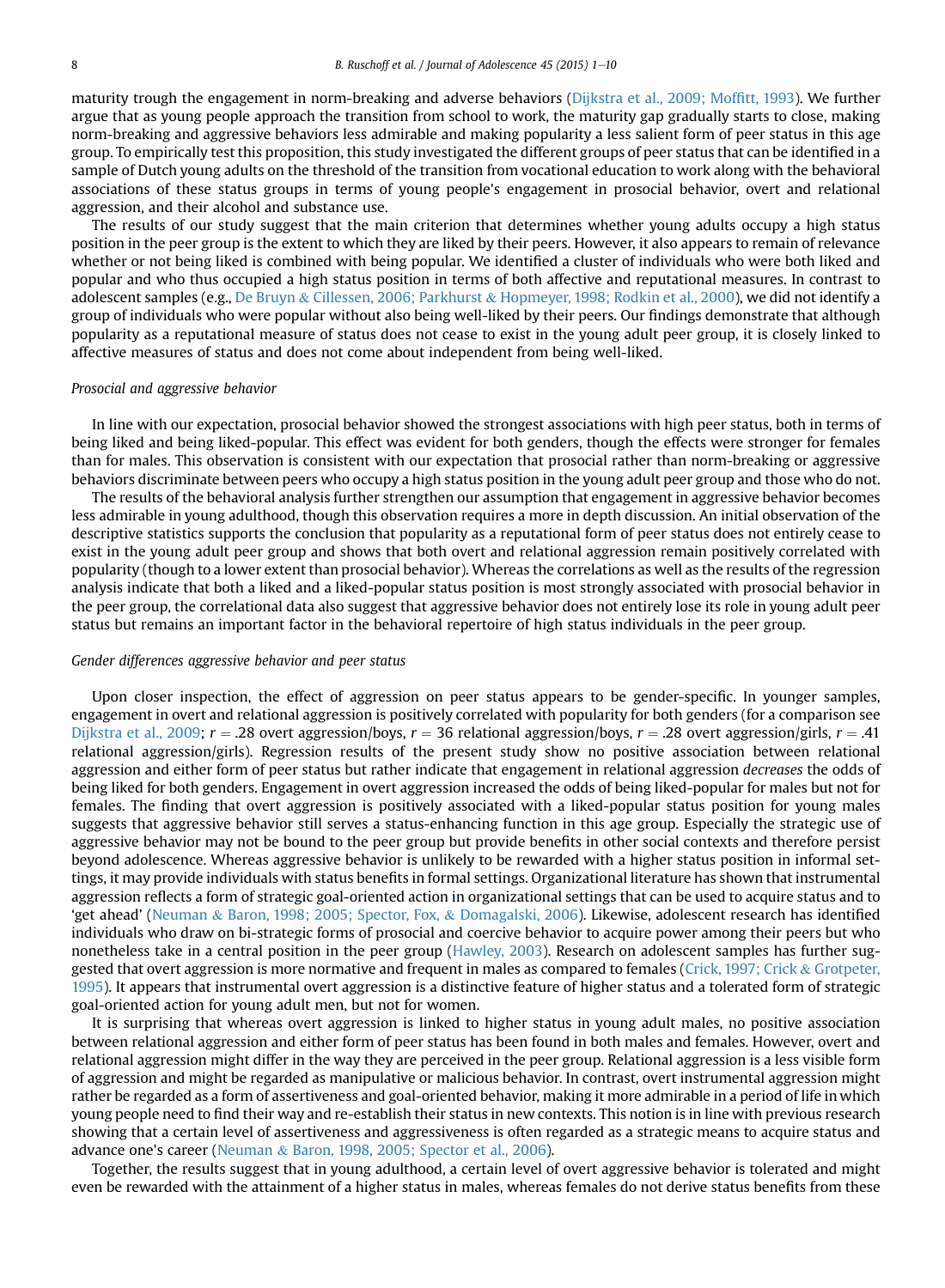same behaviors. Especially in the light of the strategic use of aggressive behavior as a form of strategic goal-oriented action in organizational settings ([Neuman](#page-9-0) & [Baron, 1998, 2005; Spector et al., 2006\)](#page-9-0), these findings suggest that whereas for men it may be tolerated to pursue their career-goals in an aggressive manner, women will need to rely on different strategies to achieve their goals, presumably less assertive and therefore potentially less effective ones in the light of their prospective career advancements. This may pose a challenge for young women seeking to get ahead in their professional career.

# Alcohol and substance use in young adulthood

The behavioral associations of peer status identified in the present study are consistent with our notion that the norm-breaking behaviors that are commonly associated with popularity in adolescence ([Dijkstra et al., 2009; Lansford et al.,](#page-9-0) [2009](#page-9-0)) are less admirable in older peer groups. Whereas in adolescent samples, norm-breaking behavior (alcohol and sub-stance use) is positively correlated with popularity in both boys and girls (see for example [Dijkstra et al., 2009](#page-9-0) for a comparison with Dutch adolescents;  $r = 0.30$  for boys,  $r = 0.26$  for girls), the results of our study show no significant associations of alcohol or substance use with peer status. This lack of an effect may be due to the developmental meaning of these behaviors in this age group. Whereas in adolescent samples, alcohol and drug use clearly represent a form of norm-breaking and in some instance also illegal behavior, these behaviors become less provocative in older age groups. Once these behaviors do not clearly violate a norm anymore but become to some extent 'normative' to the whole age group as the majority of young people engage in them to some extent, they lose their signaling function as a marker of maturity and adult status. The finding that alcohol and substance use did not significantly correlate with any of the peer nominations (liked, disliked, popular, unpopular) and that the three status groups (neutral, liked, liked-popular) did not significantly differ on these variables support the notion that at least these types of norm-breaking behaviors are no longer relevant to peer status in young adulthood.

Though not explicitly assessed in the current study, one may speculate about the characteristics and behaviors that become relevant to status in young adulthood. It is assumed that the link between norm-breaking behaviors and peer status in adolescence emerges from young people's experience of the maturity gap. In a period of life where formal markers of maturity are not yet available to them, they retreat to the engagement in norm-breaking and deviant behaviors to convey an image of maturity to their peers. However, as adolescents reach young adulthood and make the transition from school to work, formal markers of maturity gradually do become available to them. It is therefore conceivable that in this developmental period, peer status is more closely associated with formal markers of maturity such as having a good job and being financially independent.

# Strengths and limitations

The present study is among the first to address the conceptualization and behavioral associations of peer status beyond adolescence and advances our knowledge on peer status in young adulthood. There are however some limitations to this study. First, we focused on prosocial and aggressive classrooms behavior as well as alcohol and substance use. Although these are behaviors that are commonly associated with peer status in adolescence ([Dijkstra et al., 2009; Mayeux et al., 2008](#page-9-0)), future studies may take into account a wider array of behaviors. It is possible that certain behaviors which can be classified as norm-breaking in adolescence are perceived differently in older samples. For instance, whereas alcohol use may be a form of norm-breaking behavior in an underage sample, it might be perceived as less severe or even to some extent 'normative' in older age groups. Instead, new forms of norm-breaking behavior that were not yet available to adolescents might emerge (e.g., reckless driving). Future research may focus on additional behavioral associations, positive and negative, of peer status in young adulthood.

Second, the present study employs a sample of young adults who are on the verge of the transition from school to work. This unique sample is one of the major strengths of the present study and allows us to examine peer status in the transition period to adulthood. One great advantage of this sample and the form of vocational education that respondents are following is the relatively high amount of time that students spend together with their peers in the classroom as compared to different forms of vocational training that primarily rely on one-the-job-training. However, while providing a great number of benefits to the present study, this sample may also limit the generalizability of the results to young people who experience different forms of transitions. Respondents in the present sample are going through an extended transition period in which they gradually approach working life. While this is a normative transition in the cultural context of the Netherlands in which the study was conducted, this may not be the case in other countries and cultural settings. The results of the present study therefore need to be interpreted in the light of this specific context. It is a worthwhile endeavor for future studies to investigate other forms of transitions in which individuals move more abruptly from the peer group of the classroom to the workplace. Findings may differ for young people who are not embedded in a reasonably stable peer context in the classroom during the transition period. However, the classroom is not the only setting in which young adults interact with their peers and in which status is established. Future studies may address the question whether the findings that have been obtained the school-bound peer group in the present study can be replicated in young adult peer groups in non-educational settings.

Finally, results do not provide information on how peer status changes throughout the course of the transition and after individuals have completed the transition. Future studies may take a longitudinal approach and examine how the types and behavioral associations of peer status change during the transition to adulthood. However, there are practical constraints attached to the examination of peer status beyond the school context. As young people who are embedded in more diverse